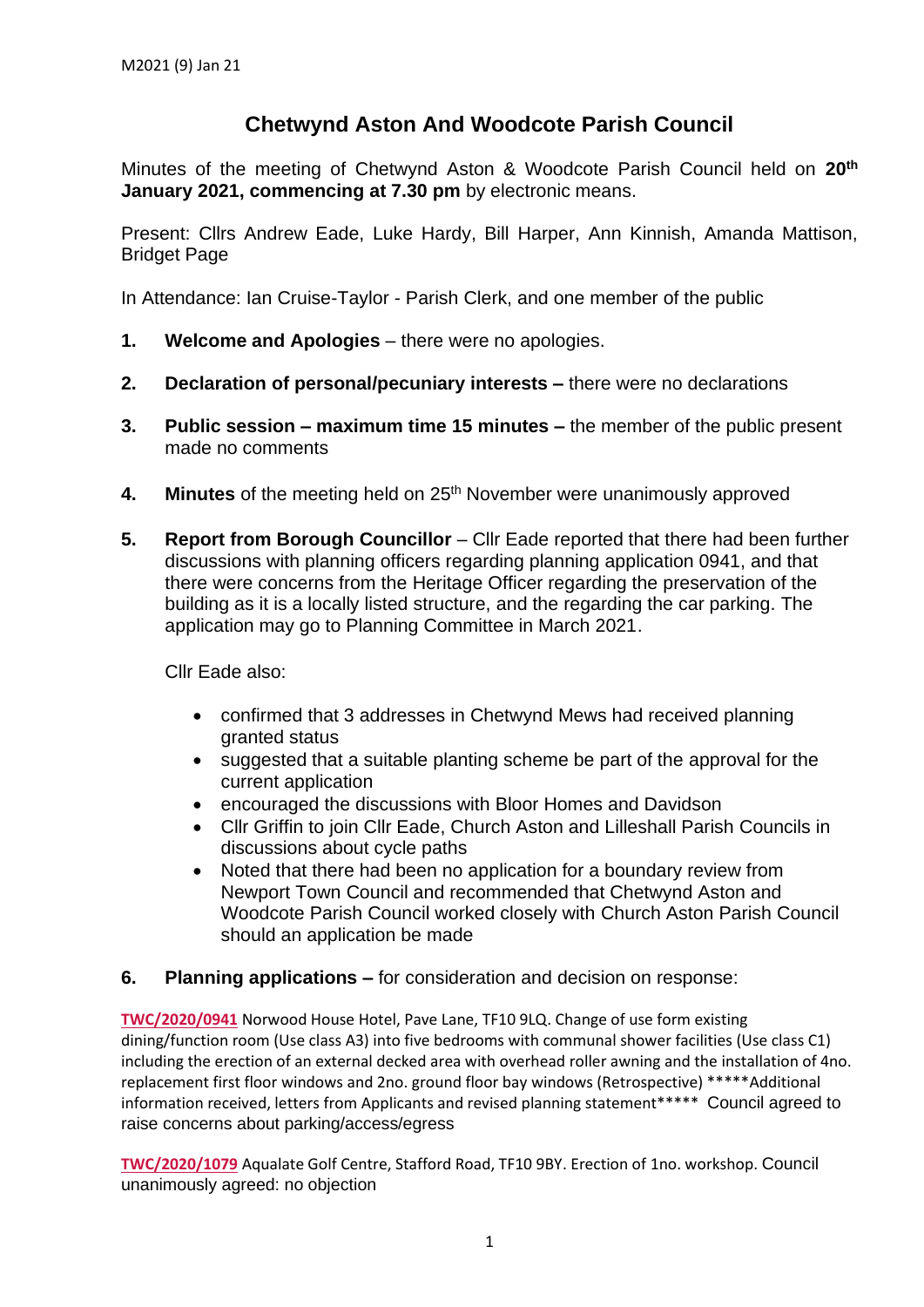**7.** Financial matters

**[TWC/2020/1032](https://secure.telford.gov.uk/planning/pa-standardconsultee.aspx?ApplicationID=123071&ApplicationNumber=TWC/2020/1032&AppLetterID=812924)** 3 Chetwynd Mews, Pave Lane, Chetwynd Aston, TF10 9FE. Erection of boundary fence at a maximum height of 1.8m including the installation of a gate. Council unanimously agreed: no objection but commented on the need for a suitable planting scheme to be included.

Bloor Homes development, Station Road, update on recent discussions. Council noted that there had been a positive online meeting with the developers but expressed concern that the environmental issues of concern to the Council may not carry weight. Council agreed to scrutinise the formal application in due course. Council also agreed that a similar meeting should be sought with Davidson regarding the development of a further 350 homes via TWC.

|                                                                                                                                                                          | i.                        | Council noted and unanimously approved expenditure, allowing for<br>corrections to the table: |          |             |                                                      |           |
|--------------------------------------------------------------------------------------------------------------------------------------------------------------------------|---------------------------|-----------------------------------------------------------------------------------------------|----------|-------------|------------------------------------------------------|-----------|
|                                                                                                                                                                          | date                      | item                                                                                          | Expenses | Staff costs | <b>VAT</b>                                           | total     |
| 21                                                                                                                                                                       | 28/11/2020                | Clerk salary                                                                                  |          | £171.63     |                                                      | £171.63   |
| 22                                                                                                                                                                       | 30/12/2020                | Clerk salary                                                                                  |          | £171.63     |                                                      | £171.63   |
|                                                                                                                                                                          | <b>Total</b>              |                                                                                               | £0.00    | 343.26      | £0.00                                                | £343.26   |
|                                                                                                                                                                          | <b>Total to date</b>      |                                                                                               | £634.83  | £2,229.65   | £10.06                                               | £2,874.54 |
|                                                                                                                                                                          | January known expenditure |                                                                                               |          |             |                                                      |           |
| 23                                                                                                                                                                       | 08/01/2021                | HMRC Q3                                                                                       |          | £343.16     |                                                      | £343.16   |
| 24                                                                                                                                                                       | 28/01/2021                | Clerk salary                                                                                  |          | £171.63     |                                                      | £171.63   |
|                                                                                                                                                                          | Total                     |                                                                                               | £0.00    | £514.79     | £0.00                                                | £514.79   |
|                                                                                                                                                                          | <b>Total to date</b>      |                                                                                               | £634.83  | £2,744.44   | £10.06                                               | £3,389.33 |
| <b>Bank Reconciliation</b><br>Bank balance brought forward at 31st March 2020<br>Receipts to date<br>Less payments to date<br><b>Balance at 31st December 2020</b><br>00 |                           |                                                                                               |          |             | £11,502.50<br>£ 8,642.70<br>£ 2,874.54<br>£17,270.66 |           |
| <b>Bank Balance at 31st December</b><br><b>Current account</b><br>less uncleared payments                                                                                |                           |                                                                                               |          |             | £17,270.66<br>£<br>£17,270.66                        |           |

- ii. Update on planters and SIDS: Cllr Page indicated that PRS were willing to support and that offers were being considered for regular watering arrangements. It was agreed that councillors would consider locations and compare notes. The Clerk reported that 3 quotes were being awaited for SIDs. These would be forwarded to councillors for consideration ahead of the next meeting.
- iii. Note Budget information, discuss plans for 21-22 financial year and determine precept for 2021-22. It was agreed that a quote be obtained from IdVerde to allow for installation and emptying of two new litter bins. Council